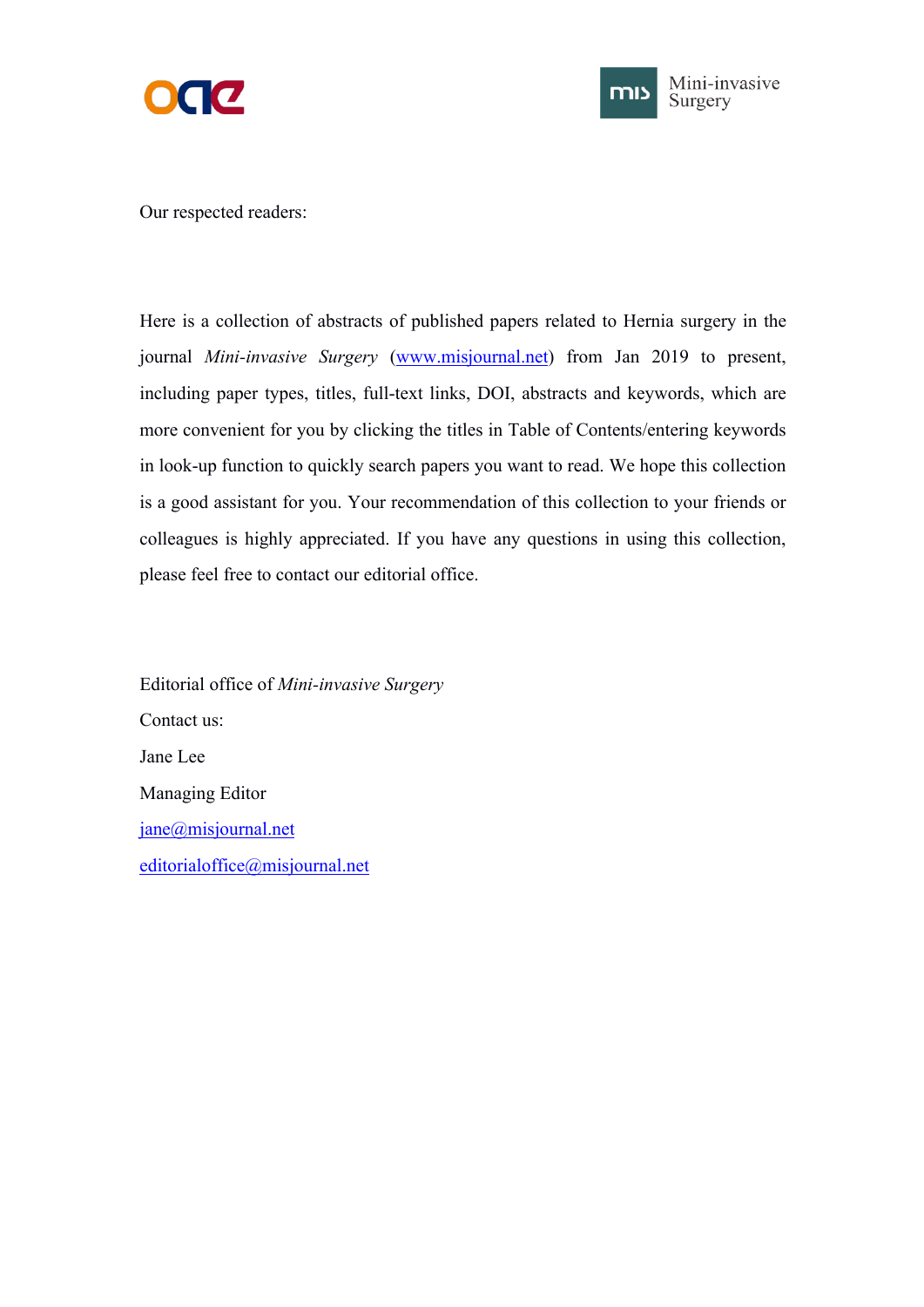



## Content

| The current status of watchful waiting for inguinal hernia management: a review of clinical          |  |
|------------------------------------------------------------------------------------------------------|--|
|                                                                                                      |  |
|                                                                                                      |  |
|                                                                                                      |  |
|                                                                                                      |  |
| Large hiatal hernia: minimizing early and long-term complications after minimally invasive repair3   |  |
|                                                                                                      |  |
|                                                                                                      |  |
|                                                                                                      |  |
| Desarda technique as a valuable alternative for inguinal hernia patients refusing mesh implantation: |  |
|                                                                                                      |  |
|                                                                                                      |  |
|                                                                                                      |  |
|                                                                                                      |  |
|                                                                                                      |  |
|                                                                                                      |  |
|                                                                                                      |  |
|                                                                                                      |  |
|                                                                                                      |  |
|                                                                                                      |  |
|                                                                                                      |  |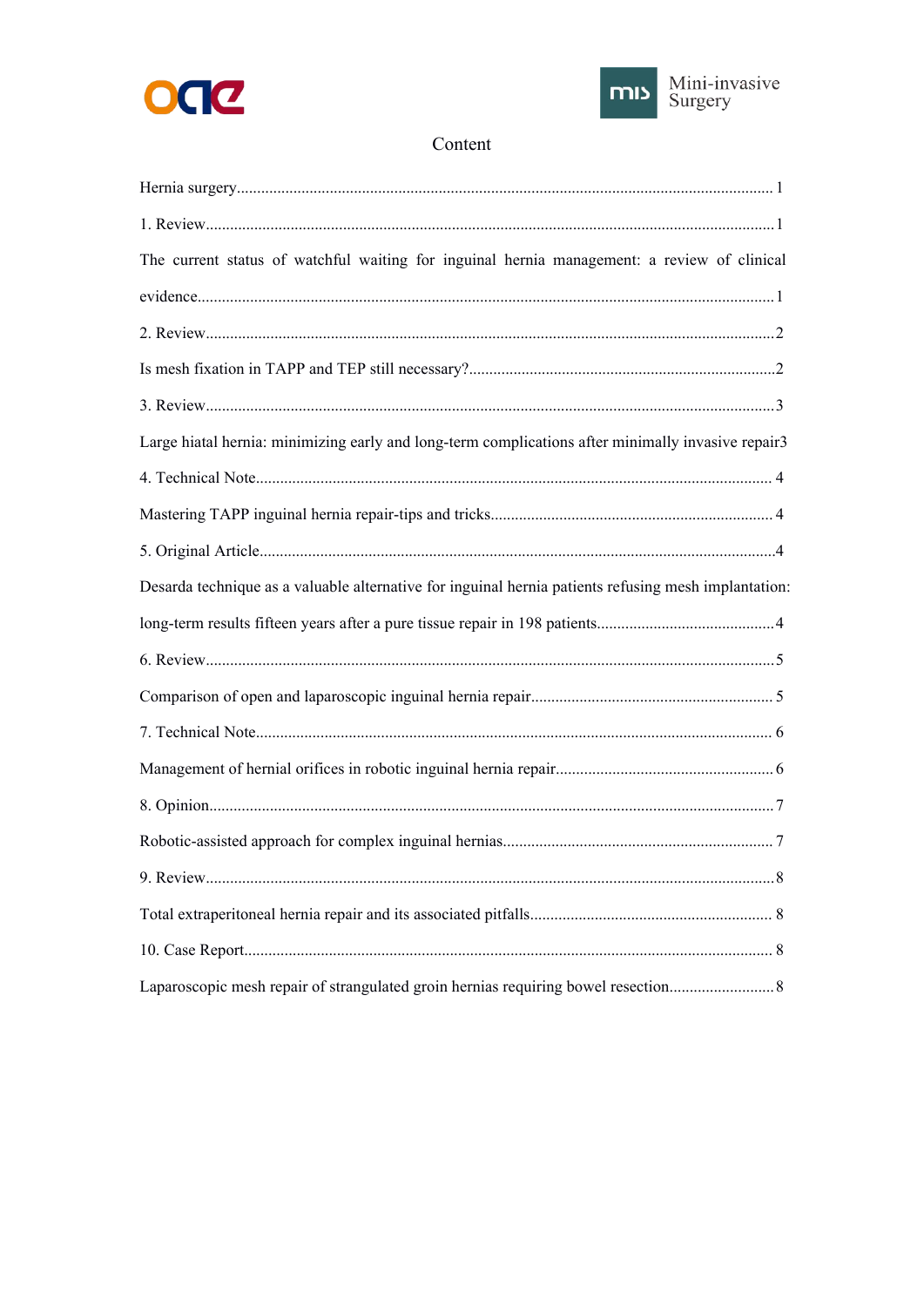



## <span id="page-2-1"></span><span id="page-2-0"></span>**[Hernia](file:///C:/Program%20Files%20(x86)/Youdao/Dict/8.9.6.0/resultui/html/index.html) [surgery](file:///C:/Program%20Files%20(x86)/Youdao/Dict/8.9.6.0/resultui/html/index.html)**

## **1. Review**

**The current status ofwatchful waiting for inguinal hernia management: a review of clinical evidence**

## **[HTML](https://misjournal.net/article/view/4000) [PDF](https://misjournal.net/article/download/4000)**

Cite this article: McBee PJ, Fitzgibbons, Jr RJ. The current status of watchful waiting for inguinal hernia management: a review of clinical evidence. *Mini-invasive Surg* 2021;5:17. <http://dx.doi.org/10.20517/2574-1225.2021.08>

## Abstract

Inguinal hernias are a very common problem and the most common reason for primary care physicians to refer patients for surgery. The diagnosis is usually made from history and physical examination and men are significantly more likely to be affected than women. Most patients will present with a painful bulge in the groin, though up to a third of patients will be asymptomatic at the time of diagnosis. Previously, it had been recommended that all hernias be repaired surgically at the time of diagnosis to prevent the development of a hernia accident (bowel obstruction or strangulation) that would require emergent surgery, which is associated with much higher morbidity and mortality than an elective repair. However, several clinical trials have reported that risks of a hernia accident are sufficiently low so that a "watchful" waiting" (WW) approach for male patients who are asymptomatic or minimally symptomatic is a safe management strategy. WW spares patients any risk of operative complications related to their herniorrhaphy, perhaps the most significant of which is post-herniorrhaphy groin pain that has only recently been appreciated as a significant issue. Although WW has now been proven to be safe in asymptomatic males with an inguinal hernia, long-term results ofrandomized controlled trials have shown that most patients initially managed with WW will eventually elect to have the hernia surgically repaired primarily due to increased pain. The purpose of this article is to review the current evidence on watchful waiting for the management of inguinal

 $1$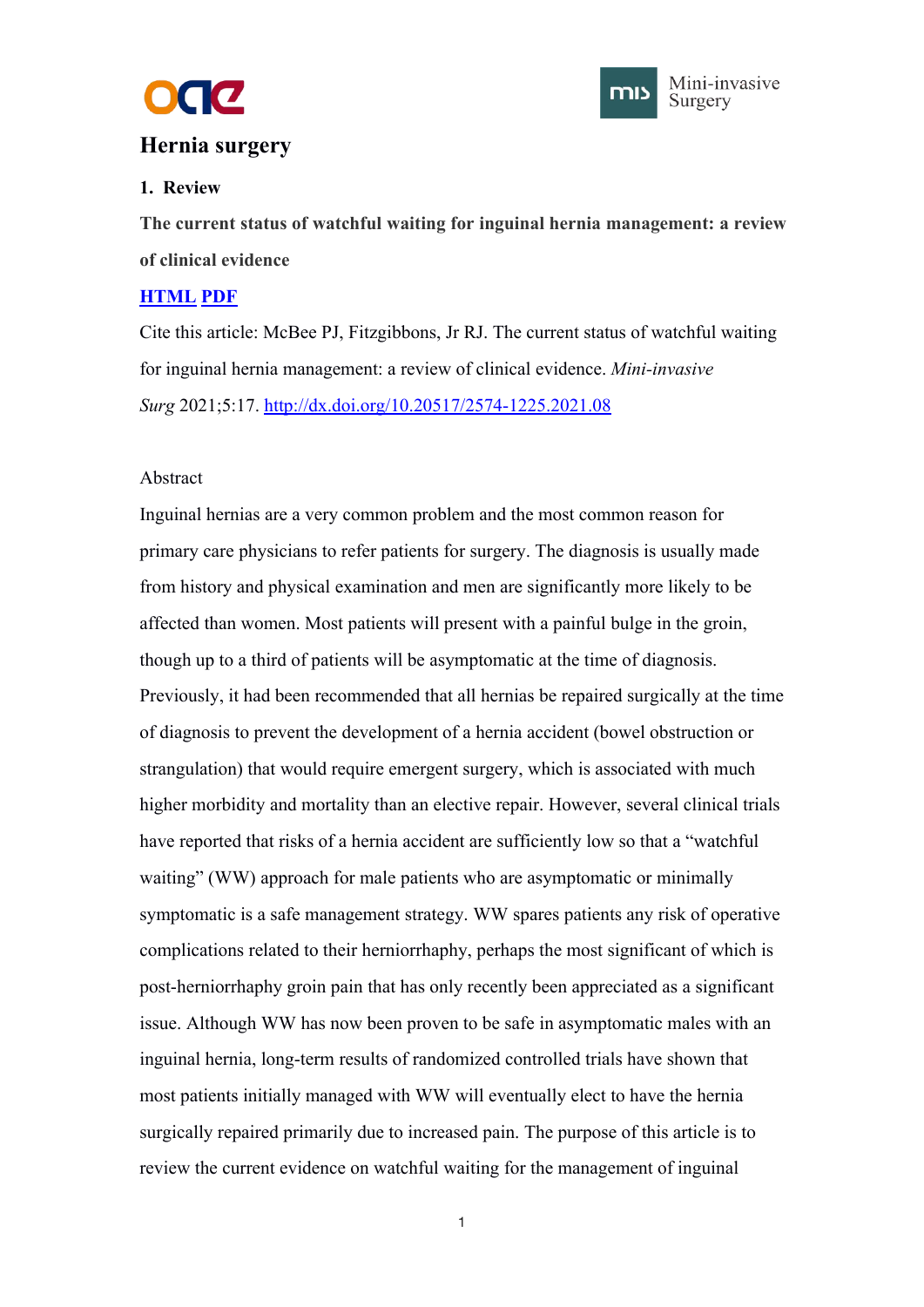<span id="page-3-1"></span><span id="page-3-0"></span>



#### **2. Review**

**Is mesh fixation in TAPP and TEP still necessary?**

#### **[HTML](https://misjournal.net/article/view/3981) [PDF](https://misjournal.net/article/download/3981)**

Cite this article: Fortelny RH. Is mesh fixation in TAPP and TEP still necessary?. *Mini-invasive Surg* 2021;5:16. <http://dx.doi.org/10.20517/2574-1225.2021.21>

#### Abstract

One of the most serious complications after inguinal hernia repair is still the occurrence of chronic pain. The literature describes rates of severe chronic pain of 3%-6%. Laparo-endoscopic inguinal hernia repair is favored to prevent postoperative pain through a minimally invasive approach and sparing of the layers of tissue covering nerves and vessels in terms of reduced risk of damage to these structures. However, the method of fixation of the mesh is still controversial discussed. The use of these penetrating devices such as staples and staplers has been shown to often be complicated by injury to nerves and vessels and occurrence of postoperative pain. The shift to completely atraumatic fixation using adhesives (fibrin glue, cyanoacrylate) began in the early part of this century. Several studies confirmed less postoperative pain after mesh fixation by glue compared to stapler or tacker. Historically, the TEP technique has always been performed without any fixation. Several studies comparing fixation versus non-fixation have been performed in TEP repair and found results with no increase in recurrence rate. Notwithstanding that very few studies comparing fixation versus no fixation with exclusion of large medial inguinal hernias have been published on this topic in TAPP repair, identical results to those with TEP repair were obtained. On the basis of current evidence, no mesh fixation is recommended for laparo-endoscopic inguinal hernia repair except for large medial and combined inguinal hernias. If mesh fixation is required, atraumatic techniques should be used.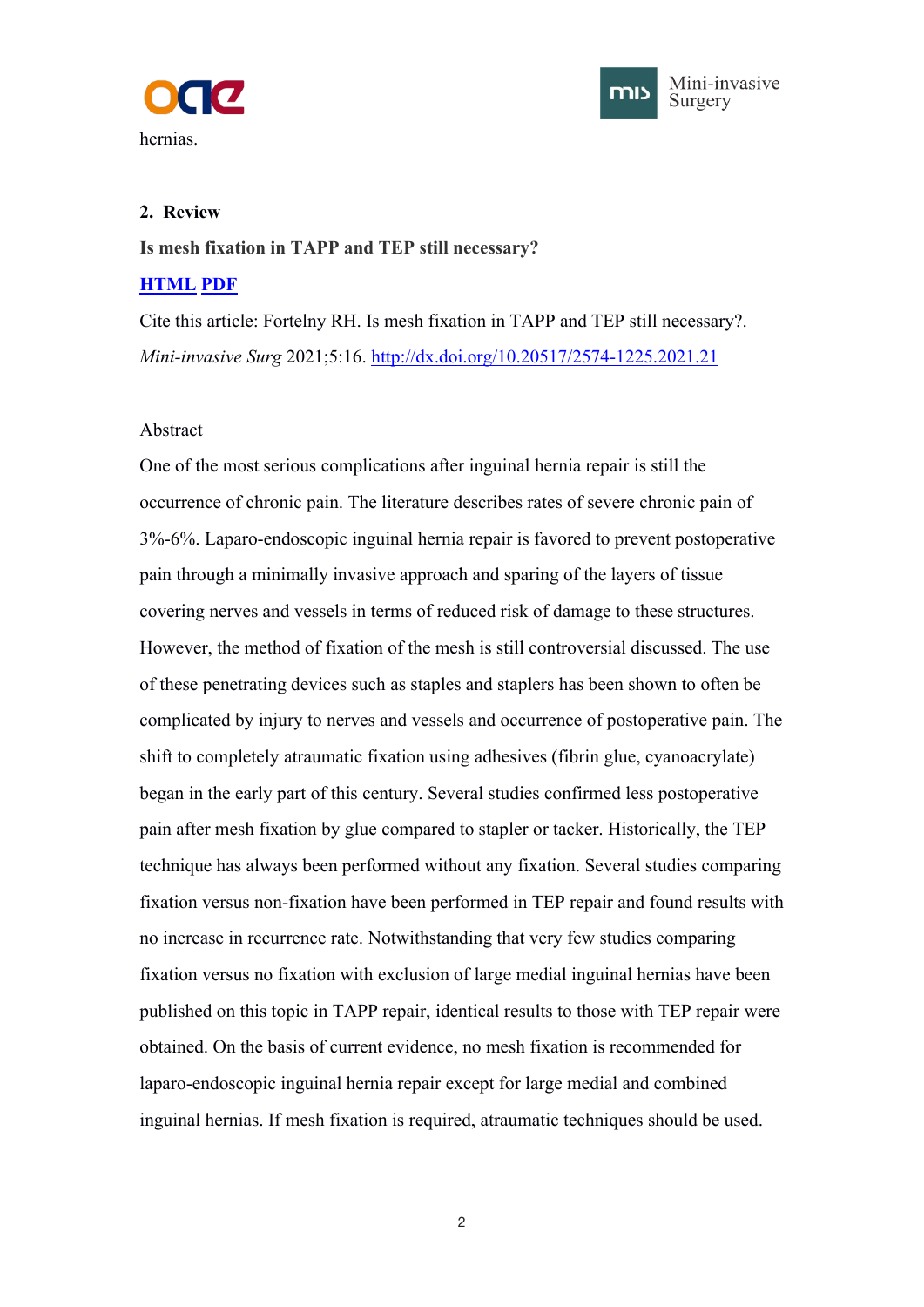

#### <span id="page-4-1"></span><span id="page-4-0"></span>**3. Review**



Large hiatal hernia: minimizing early and long-term complications after **minimally invasive repair**

#### **[HTML](https://misjournal.net/article/view/3858) [PDF](https://misjournal.net/article/download/3858)**

Cite this article: Ugliono E, Rebecchi F, Seno E, Morino M. Large hiatal hernia: minimizing early and long-term complications after minimally invasive repair. *Mini-invasive Surg* 2021;5:2. <http://dx.doi.org/10.20517/2574-1225.2020.93>

#### Abstract

Paraesophageal Hernia (PEH) is the protrusion of the stomach and/or other abdominal viscera into the mediastinum due to an enlargement of the diaphragmatic hiatus. The treatment of PEH is challenging: On the one hand, watchful waiting carries the risk of developing acute life-threatening complications requiring an emergency operation. On the other hand, elective repair of PEH has non-negligible morbidity and mortality rates, also due to the characteristics of PEH affected patients, who are generally elder and frail. A review of the literature is presented to highlight strategies that can be adopted to minimize early and long-term complications after PEH surgical repair. The laparoscopic approach has been shown to provide reduced hospital stay, postoperative morbidity and mortality, and overall costs compared to traditional open surgery, and it is currently considered the standard approach both to elective and emergency operations. The evidence suggests that strict adherence to surgical principles, such as hernia sac excision, extended mediastinal dissection of the esophagus, and tension-free crural repair with or without mesh are mandatory to achieve optimal surgical outcomes and reduce PEH recurrence rate. Different shapes, materials, and techniques of prosthetic repair and the use of relaxing incisions have been proposed, but long-term data are lacking, and no conclusions can be drawn regarding the ideal method of crural closure. When a short esophagus is recognized despite extensive mediastinal dissection, esophageal lengthening procedures are indicated. Systematic addition of a fundoplication is strongly encouraged, for either treating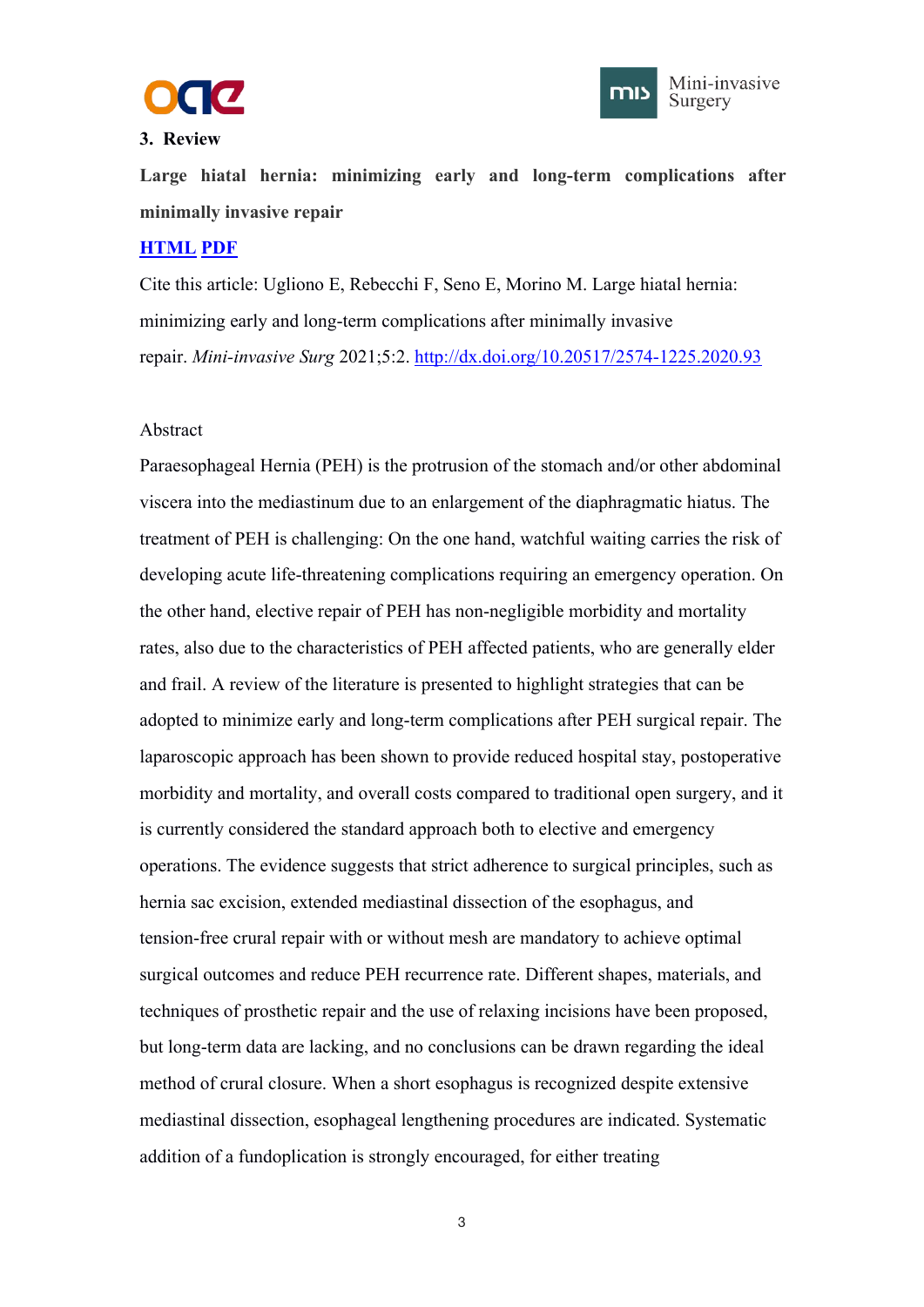



<span id="page-5-1"></span><span id="page-5-0"></span>gastroesophageal reflux or reducing recurrence rate.

#### **4. Technical Note**

#### **Mastering TAPP inguinal hernia repair-tips and tricks**

## **[HTML](https://misjournal.net/article/view/3934) [PDF](https://misjournal.net/article/download/3934) [VIDEO](https://misjournal.net/files/talkvideo/3934.mp4)**

Cite this article: Ielpo B. Mastering TAPP inguinal hernia repair-tips and tricks. *Mini-invasive Surg* 2021;5:10. <http://dx.doi.org/10.20517/2574-1225.2021.01>

#### Abstract

Laparoscopic minimally invasive surgery is increasing, and in the last decade some modifications of the technique have been introduced, especially concerning mesh type, fixation, and peritoneal closure, which are herein individually discussed. Currently, a standard unique technique is still missing, and modifications of the technique might be useful in challenging cases, such as the use of fibrine glue to both fix the mesh and close the peritoneum. The aim of this technical note essay is to discuss and update some tips and tricks as well as recent modifications of the trans-abdominal preperitoneal (TAPP) repair of groin hernia.

#### **5. Original Article**

**Desarda technique as a valuable alternative for inguinal hernia patients refusing mesh implantation: long-term results fifteen years after a pure tissue repair in 198 patients**

#### **[HTML](https://misjournal.net/article/view/4027) [PDF](https://misjournal.net/article/download/3934https:/oaepublishstorage.blob.core.windows.net/5bc7bb58-21f5-4e06-b42c-1860fb62fea7/4027.pdf)**

**Cite this article:** Mitura K, Rzewuska A, Skolimowska-Rzewuska M, Wyrzykowska D. Desarda technique as a valuable alternative for inguinal hernia patients refusing mesh implantation: long-term results fifteen years after a pure tissue repair in 198 patients. *Mini-invasive Surg* 2021;5:22.

<http://dx.doi.org/10.20517/2574-1225.2021.19>

4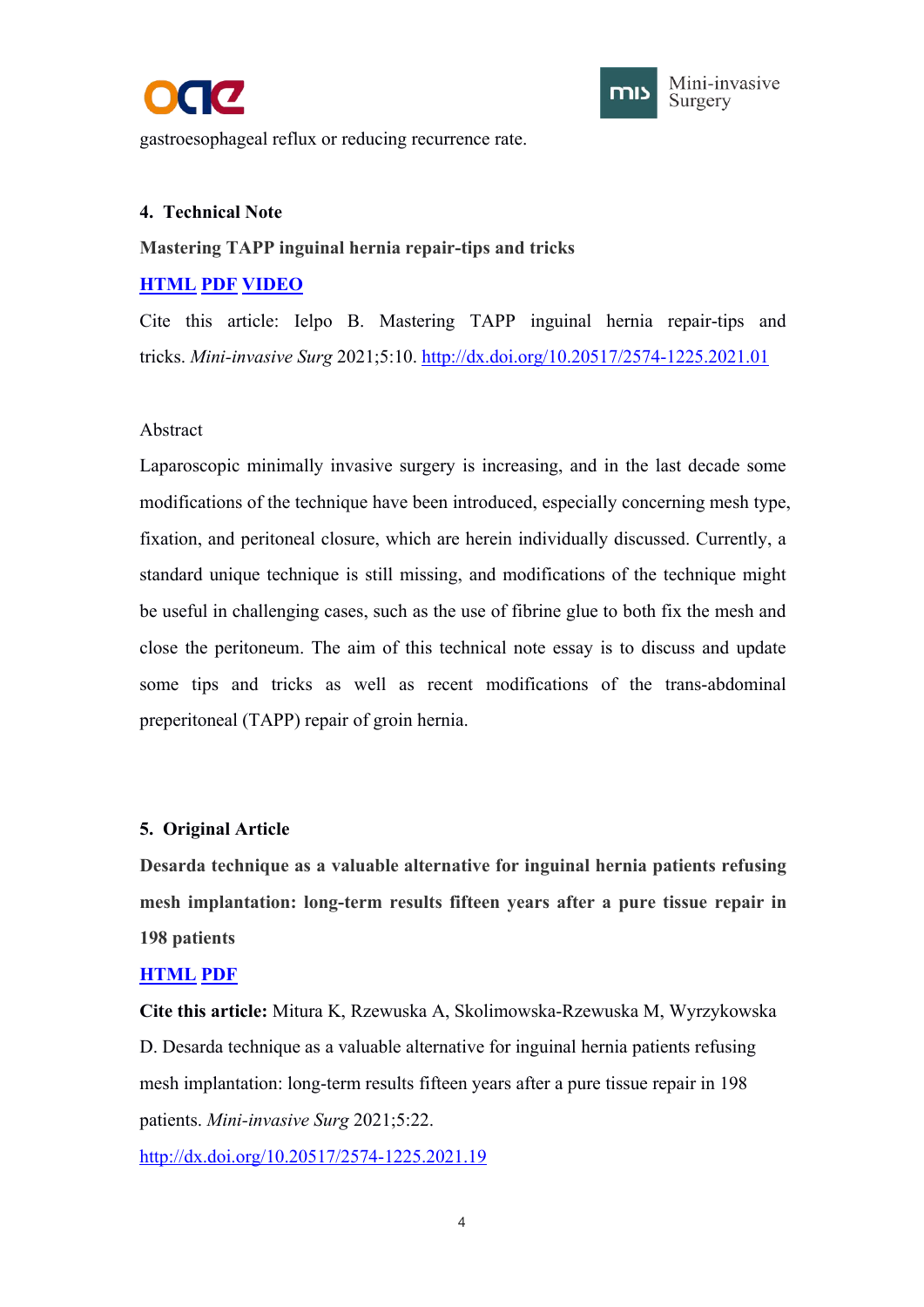



<span id="page-6-1"></span><span id="page-6-0"></span>Abstract

Aim: The aim of the study was to retrospectively analyze long-term results of surgical treatment of patients diagnosed with primary inguinal hernia up to 15 years after a Desarda pure tissue repair.

Methods: The study was conducted on a group of adult patients with primary inguinal hernia who underwent elective surgery at our center during 2005-2006. Patients' data and hernia and surgery characteristics were recorded. Incidence of postoperative complications was assessed seven daysafter surgery. An attempt was made to contact all patients 15 years after the procedure regarding recurrence, possible surgical re-treatment, pain, and satisfaction.

Results: Desarda procedure was performed in 341 patients. Fifteen years after the surgical procedure, a follow-up was successful in 215 (63%) patients, of whom 198 (58.1%) answered all of the questions. In the early perioperative period, minor postoperative complications were found in 5.6% of patients. After 15 years of follow-up, three recurrences were found (1.5%). Recurrences occurred 2, 3, and 5 years after the surgery.All patients expressed their satisfaction with the treatment. Twenty-eight patients (14.4%) reported a rare occurrence of mild pain while performing certain activities. Three patients reported persistent chronic pain (1.5%). Conclusion: Surgical repair of primary inguinal hernia using the Desarda technique is a simple, feasible, repeatable procedure, using the patient's own tissues, and with a low learning curve. It seems that the Desarda repair can still be a safe alternative to other non-mesh surgical techniques, especially when the patient refuses the use a

# synthetic mesh.

#### **6. Review**

#### **Comparison of open and laparoscopic inguinal hernia repair**

## **[HTML](https://misjournal.net/article/view/4099) [PDF](https://oaepublishstorage.blob.core.windows.net/6070fa7d-5b2a-4cb9-b341-d4a780fda696/4099.pdf)**

Cite this article: Burton V, Perez AJ. Comparison of open and laparoscopic inguinal hernia repair. *Mini-invasive Surg* 2021;5:26.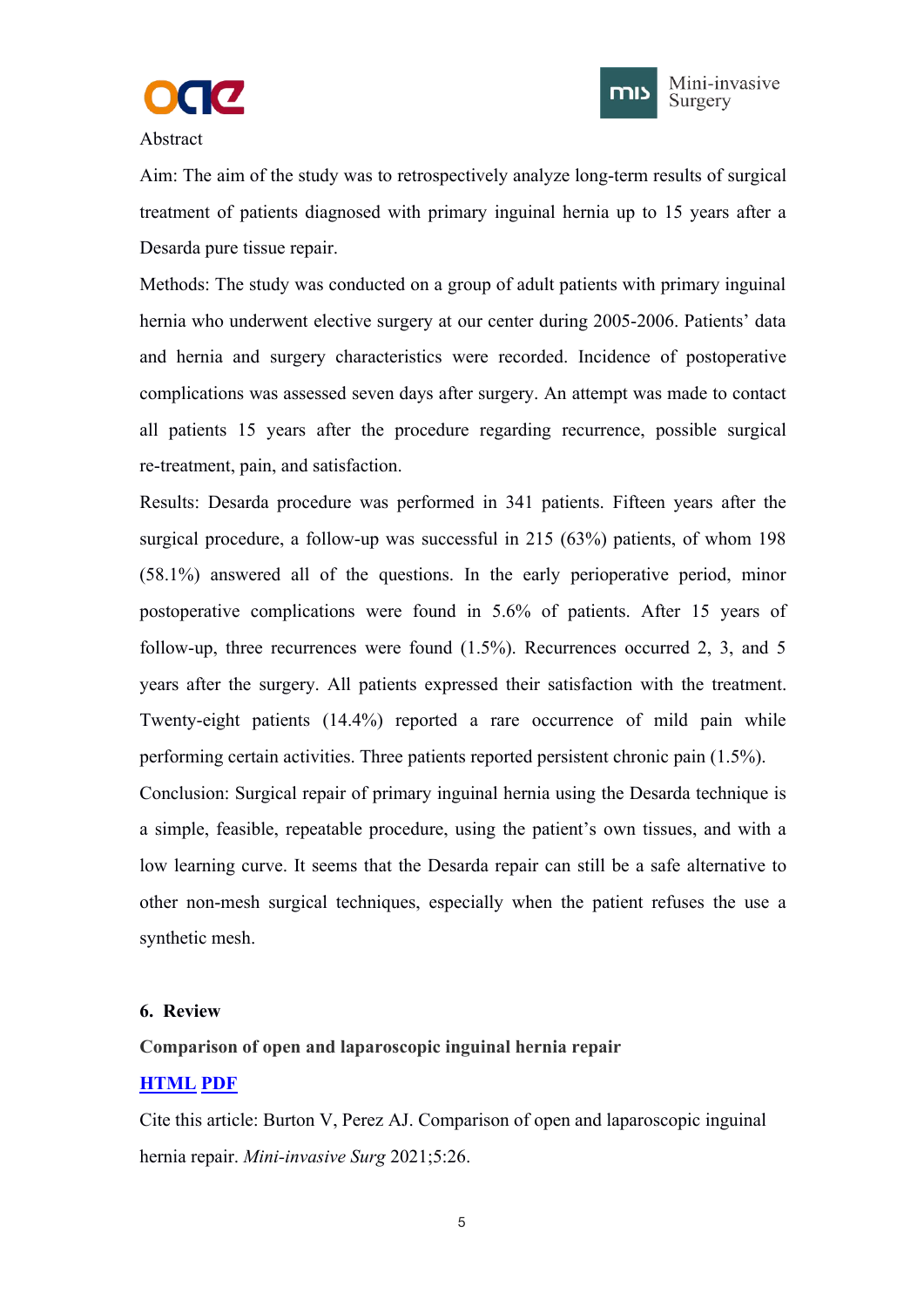

#### <span id="page-7-1"></span><span id="page-7-0"></span>Abstract

Inguinal hernia repair is one of the most commonly performed general surgery operations. Throughout the years there have been many variations and advancements, including open and laparoscopic techniques, to accomplish the same task of reducing herniated contents and preventing groin hernia recurrence. An array of factors contributes to deciding which operative technique is the best approach to managing a patient presenting with an inguinal hernia. Published data vary due to the heterogeneity of techniques compared, patient presentations, and surgeon expertise. In experienced hands, laparoscopic repair results in a quicker return to work and reduced postoperative pain. Patients with bilateral groin hernias, female patients with groin hernias, and patients with recurrent hernias after prior anterior mesh repair should be offered alaparoscopic preperitoneal mesh approach, when surgeons have the appropriate skill set and experience. We find that open and laparoscopic techniques of inguinal hernias can both achieve exceptional outcomes when applied to the right patient population. To know one's own capabilities, it is beneficial for surgeons to have baseline familiarity of the multitude of methods of repair, become proficient in both mesh and mesh-free techniques as well as open and laparoscopic techniques to best tailor the surgery to the patient and the clinical circumstances, and follow personal outcomes to evaluate individual results.

## **7. Technical Note**

**Management of hernial orifices in robotic inguinal hernia repair**

## **[HTML](https://misjournal.net/article/view/4100) [PDF](https://oaepublishstorage.blob.core.windows.net/cd9f16b3-5379-4e72-99e3-48db2bc098e4/4100.pdf)**

Cite this article: Baur J, Ramser M, Dietz UA. Management of hernial orifices in robotic inguinal hernia repair. *Mini-invasive Surg* 2021;5:27. <http://dx.doi.org/10.20517/2574-1225.2021.28>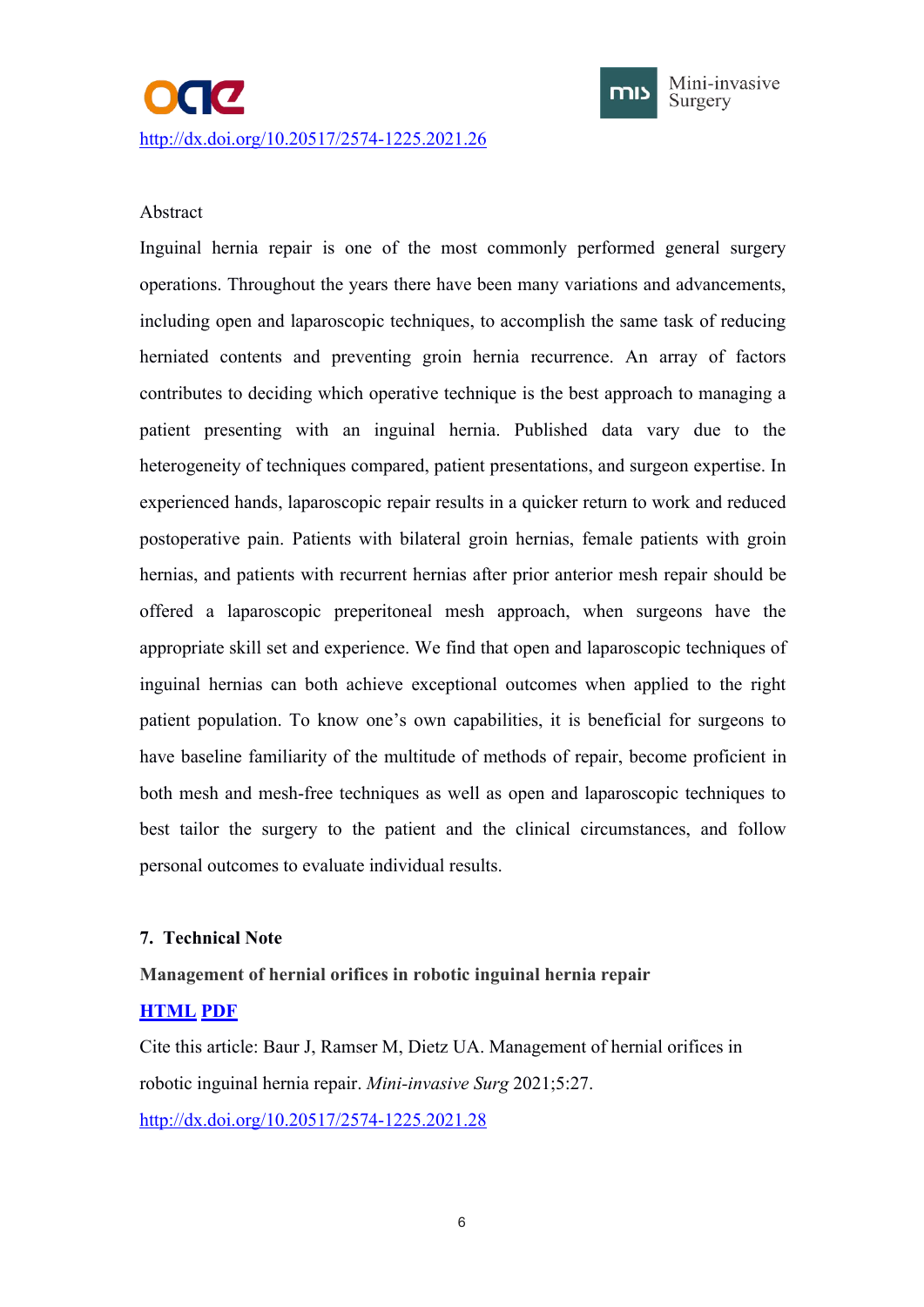



#### <span id="page-8-1"></span><span id="page-8-0"></span>Abstract

The development of a postoperative seroma after endoscopic transabdominal (TAPP) or extraperitoneal (TEP) groin repair is a frequent problem. Although seromas are usually only mildly symptomatic, the swelling that develops postoperatively often causes patients to feel insecure and worried. In the literature some technical approaches to reduce the incidence of postoperative seroma are described. This technical note deals with the authors' approach in the management of large medial and lateral hernial orifices during robotic r-TAPP procedures using DaVinci Xi technology with the aim of seroma prophylaxis.

#### **8. Opinion**

#### **Robotic-assisted approach for complex inguinal hernias**

#### **[HTML](https://misjournal.net/article/view/4152) [PDF](https://misjournal.net/article/download/4152)**

**Cite this article:** Malcher F, Lima DL, Lima RNCL, Sreeramoju P. Robotic-assisted approach for complex inguinal hernias. *Mini-invasive Surg* 2021;5:31. <http://dx.doi.org/10.20517/2574-1225.2021.48>

#### **Abstract**

Laparoscopic inguinal hernia repair was introduced in the early nineties as a minimally invasive alternative to the classic Lichtenstein repair. Over the decades, minimally invasive approaches have demonstrated both postoperative benefits and easy replicability. Robotic inguinal hernia repair has been shown as a safe alternative to laparoscopic repair. Furthermore, due to technical difficulties, complex inguinal hernia repairs (scrotal hernias, incarcerated hernias, recurrent hernias, mesh removal, and previous pelvic surgery) are a relative contraindication for laparoscopic repairs. In this article, we highlight the advantages of the robotic approach for complex cases of inguinal hernia.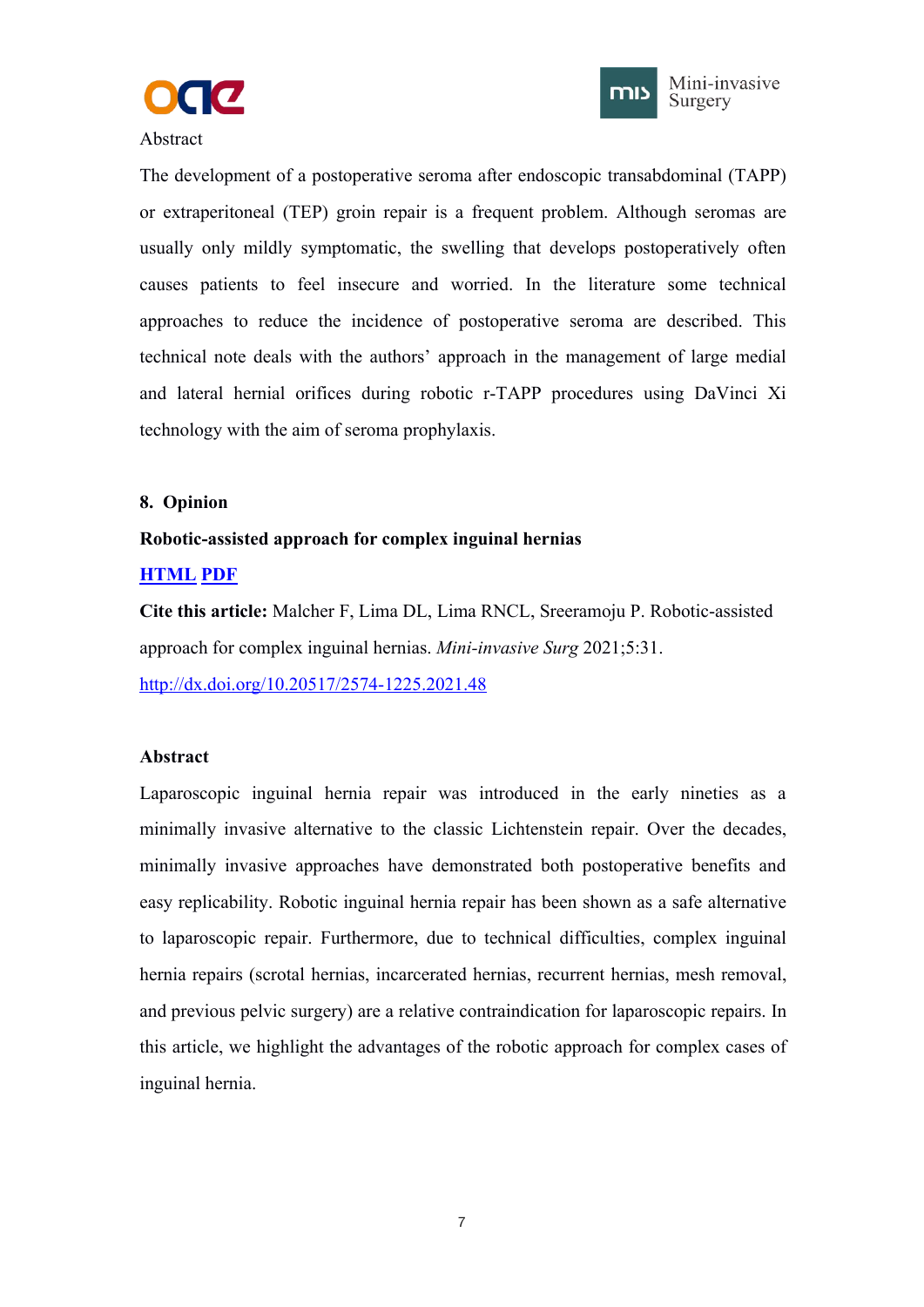



#### <span id="page-9-0"></span>**9. Review**

# **Total extraperitoneal hernia repair and its associated pitfalls** [HTML](https://misjournal.net/article/view/4159) [PDF](https://misjournal.net/article/download/4159)

**Cite this article:** Alam N, Sheen AJ. Total extraperitoneal hernia repair and its associated pitfalls. *Mini-invasive Surg* 2021;5:48. http://dx.doi.org/10.20517/2574-1225.2021.65

#### **Abstract**

Minimally invasive surgery over the last three decades has provided a credible alternative for the treatment of inguinal hernias. One of the main techniques involved utilises the creation of an extraperitoneal space, thereby avoiding the need to enter the abdominal cavity. The totally extraperitoneal (TEP) inguinal hernia repair is described as well as the common and more serious complications that are possible. TEP has a proven track record of expertise for the surgical treatment of inguinal hernias, but has a steeper learning curve, with more serious complications such as vascular and bladder injuries, which are explored in more detail. The key to managing any such serious complications is early recognition. Rectus sheath hematomas secondary to inferior epigastric artery injury usually require only conservative measures such as close observation with the requirement for any embolization of any arterial bleed a rare event. Bladder injuries if recognized at the time of surgery require immediate repair, with late presentation inevitably needing more invasive intervention for a potentially septic patient. TEP remains an excellent repair with caveats of serious complications which are rare at  $\leq 0.5\%$  however, they must be discussed and be part of the consent process prior to any repair taking place.

#### **10. Case Report**

**Laparoscopic mesh repair of strangulated groin hernias requiring bowel resection**

**[HTML](https://misjournal.net/article/view/4189) [PDF](https://misjournal.net/article/download/4189)**